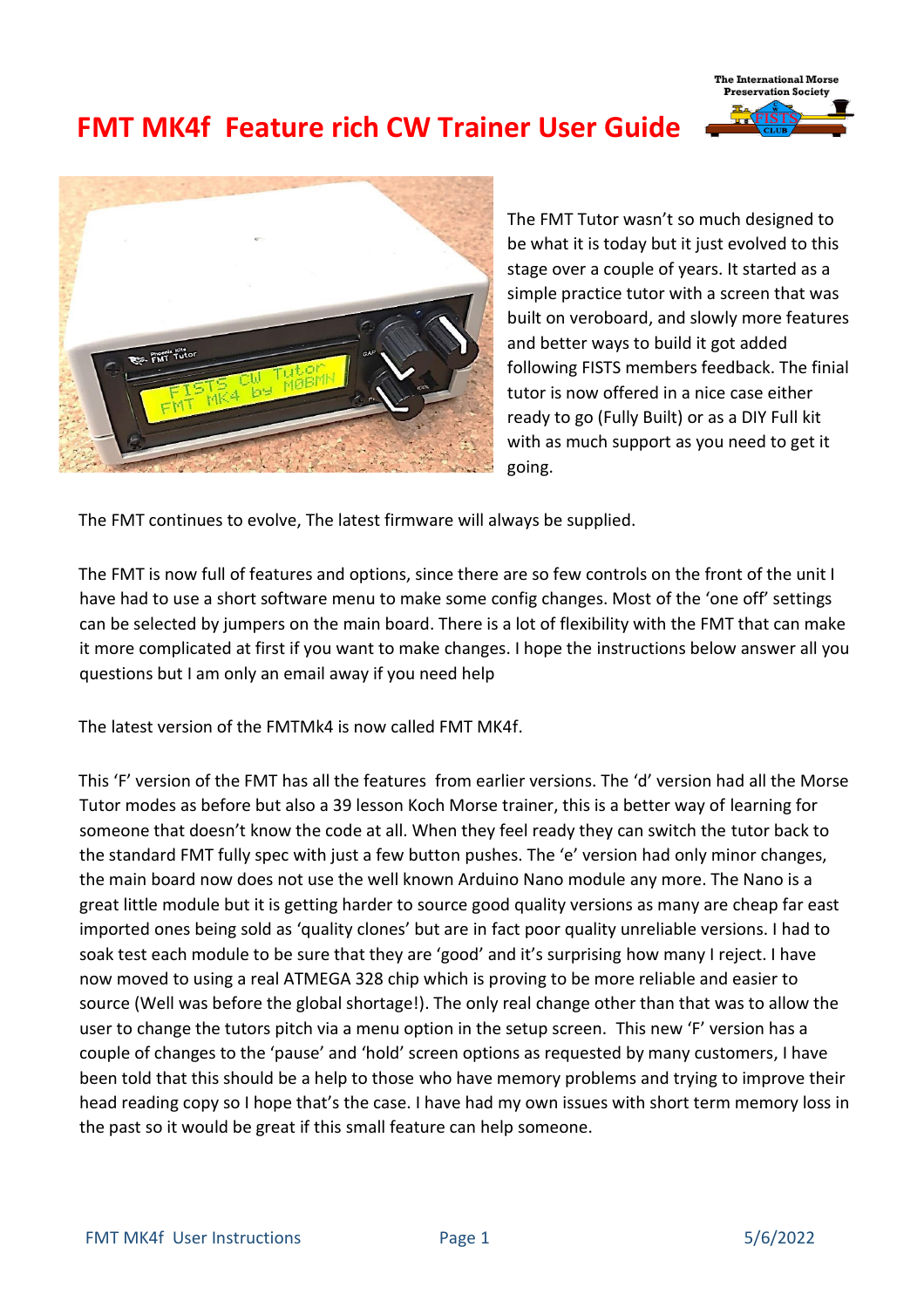The Koch trainer mode comprising of 39 'lessons' that start with just two characters (K & M) , when the user can recognise these 90% of the time it's time to move to the next lesson, each lesson adds a character at a time. The order the characters are added was developed by Ludwig Koch and has been shown to be a highly effective method of learning the code.

In addition to this I have added an interesting Historic mode called POW Tap Code. This is the method used by POW's to communicate amongst themselves by just tapping a wall/pipe or even a broom on the floor.

## **How to use the FMT mk4f**

Well you have number of options, let's look at using it in different ways

### **Standard Morse tutor.**

Turn the power knob to turn on the tutor. After the start-up screen the tutor will start sending Morse. The top line of the screen tells you what mode it is in. It will use the last used mode when it starts.

You can change the character speed and the gap between each from the controls on the front of the tutor. To change mode press and release the Mode button, no need to hold the button it will change mode once it finishes sending what code is in its short buffer. You will see a flash of the Blue LED when you press the button, this tells you the mode change has been registered and will happen when the current character/word as finished.

The tutor as 7 different modes and will cycle through them one by one as you push the mode button.

Now you have a few things you can change if you wish. The screen shows the last two groups of 5 characters, when the second group is finished the screen clears and starts again. Many club members have asked if this could be changed as they like to be able to write down what they hear and then use the screen to check what they have copied. So now the FMT can be set to pause for up to 10 secs before it clears the screen and starts sending again. If you want to set a pause before the screen clears you must take the following steps.

Turn off the FMT. Press and **HOLD** the Mode button while turning on the tutor. Do not release the button, after the start-up screen the display will say "Set Screen Delay' and show what the current setting is, to set the pause time now adjust the GAP control to set the value between 0 and 10 seconds (**Now you will see 0-11 but don't use 11 just yet read the rest of this document first as its not 11 seconds but screen hold not pause)**, once you have the value you want release the push button and the value will be saved and used until you repeat this stage and set a new value (set to zero to turn this off)

Now from rev 'F' firmware we have made a small change to the pause screen option, you will notice you can set this to 11 not just 10, well 11 is NOT 11 seconds delay, in fact 11 is a full screen hold. The screen will not update and the tutor will display the last screen full of characters until you tap an attached Morse key (or left paddle if using a paddle key). This means you have as much time as you need to check your readback, once you have checked a tap of the key will release the screen and the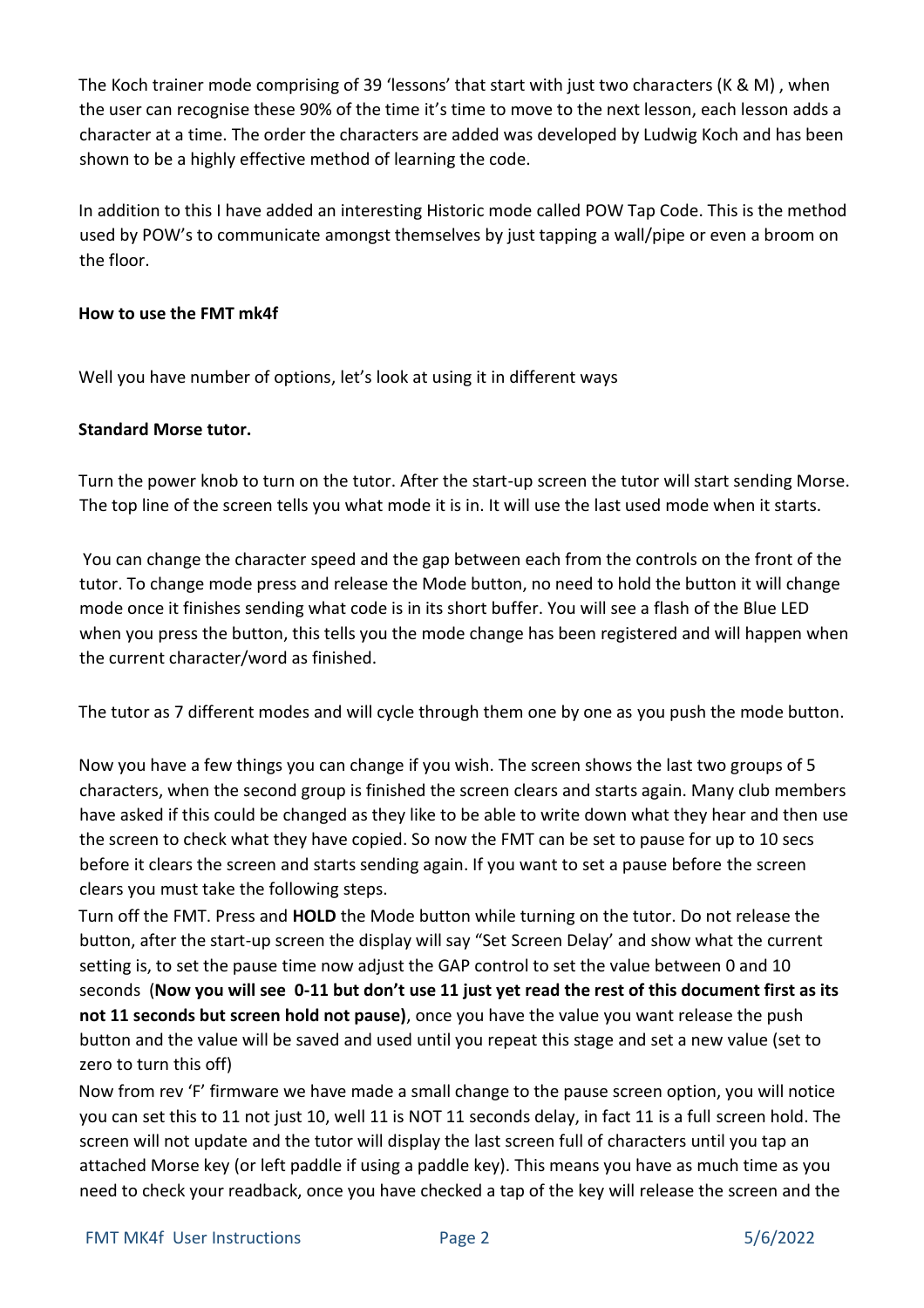next group will be sent. This feature needs some form of Morse key attached to the tutor to work correctly, if you don't have a key connected then only use the pause feature up to setting of 10 seconds. There is also a jumper associated with this new feature, its marked DEV, with the jumper off the hold feature is only enabled on the basic modes (random letters, numbers, mixed), with the jumper fitted the feature will work on ALL modes including the advanced ones such as callsigns, contest etc.

The other options you have while in standard FMT mode are the max character speed. For most of us the standard setup will give you all the range of speed you will need, up to about 30 wpm, if you feel you need it faster inside the FMT you will find a block of 2 pin jumpers, one of these jumpers is marked 'Hyper', placing a jumper over these two pins will set the max speed up to about 50 wpm, if that's not fast enough then I don't think you need a tutor!

The final option you may want to change is the Advanced Contest mode (ACM), you will also find in that block of jumpers two pins marked ACM, a jumper over these (that's the default) will allow the speed and pitch to randomly change while using the tutor in contest mode, this makes things more realistic but if you don't want that remove this jumper.

# **Using the FMT as a Practice oscillator**

Please Note, the FMT practice oscillator is just that, a practice oscillator, **it is not a decoder, it will NOT display what you are sending**. If you need to do that connect the fix low level sine wave audio output ( marked AUX output on the rear of the tutor) to a PC and use software like CWGet, FLDigi and others to decode your sending.

The practice oscillator modes will only be available when in FMT Mode, not Koch Mode.

If using a straight key just plug the key in to the key socket (you must have a MONO plug on you cable) turn off the FMT and press and hold the key down while turning the unit back on, do not release the key yet, after the start-up screen clears the tutor will read the key and display straight key on the top line. The tutor will now respond to the key as you would expect.

# **To use a Paddle key with the FMT.**

To start the FMT as an Iambic practice oscillator (Mode A or B, See below) you must plug the key into the key socket and turn on the FMT, press and hold the left hand paddle while doing this. Continue to hold the paddle until the display startup screen clears and the display will say Iambic Practice mode.

If using a paddle key you have a couple of options. Some of us prefer to use Iambic A or Iambic B mode. If you're not sure what the difference is let me give you brief heads up on what you will notice as the difference, a full detail explanation will be found with a bit of googling.

The following assumes you are right-handed and using standard paddle wiring. When you're sending a dah signal from the paddle and you touch the right hand paddle you will find (if you are using a slower iambic speed) and you quickly release the paddle and touch the left paddle (the Dit paddle)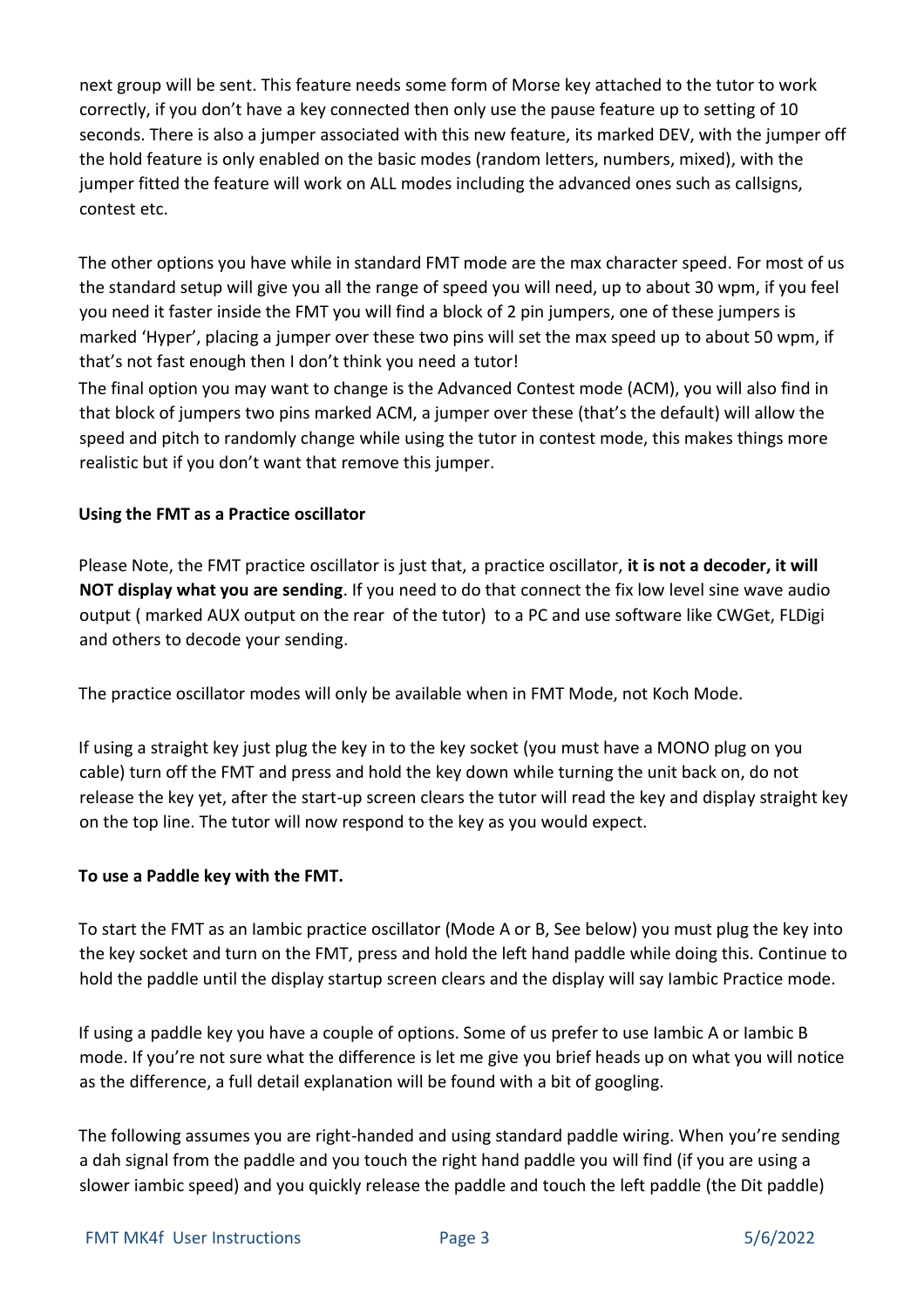before sending another Dah the Dit gets missed, sending letters like 'R' can be a problem and you find people can send a 'A' instead. The Dit is missed.

This is because the keyer only 'looks' at the paddle when the last element has finished. So if you're keying faster than the set speed you try and send the Dit before the Dah as finished so the keyer doesn't see that Dit. This is Iambic A mode.

If you switch to Iambic B mode (that's the default setting in the FMT) you will find it works different.

When you now hit the Dit paddle before the Dah is finished the keyer stores the Dit and will insert it in the right place for you when the Dah as finished. Many people like this and Iambic B seems to be the most popular amongst people I have spoken to.

Of course it's up to you, the default is jumper on two pins marked 'Iambic A/B' but remove the jumper and you will be in Iambic A mode. (left handers on the main board is another jumper marked 'REV" , this jumper will do a paddle swap over to suit either left or right handers)

Now one more feature that some of you may like. So far we have looked at straight and paddle keys but we haven't considered a less used key that some people just love to use and is fun to try. The Cootie key.

# **Ok what is a Cootie key?**

The traditional Morse key most people will think of is the straight key, with it's up and down movement. This can give you a condition call 'glass wrist' or RSI causing pain when sending for long periods. A work around that can make things a little easier is to use a sideway mounted straight key, it's not exactly the traditional straight key as you can press it to the left or right as you would a paddle key but YOU control the duration of the keying signal not the keyer, so if you just touch the left side you get a Dit , if you then just touch the right side you also get a Dit, if you want a Dah press and hold either side a little longer. Often people send alternative sides so to send the letter 'P' you could start with touching the left side for a 1 count, then the right side for a 3 count, next the left side again but this time a 3 count then the right side for a 1 count. This can be hard to master but can reduce the strain on the wrist and once mastered its art form!

You may want to try this method yourself but don't have a cootie key. No problem I've got you covered!

# **Introducing the Cootie key emulator mode.**

Now for this you can use your standard dual paddle key.

With the key plugged in and the unit off squeeze and hold the paddle, turn on the tutor and wait for the splash screen to clear, the screen will show (in all likelihood) Straight Key mode, that's not what we want, so what we need to do is the following, turn the tutor off and let's start again.

First turn the GAP control fully clockwise. Again with the power off squeeze the key and turn on the unit. This time the display will show 'Paddle Key Cootie Emulator'. Now either side of your paddle key will produce tone and it up to you to control the timing. Have fun.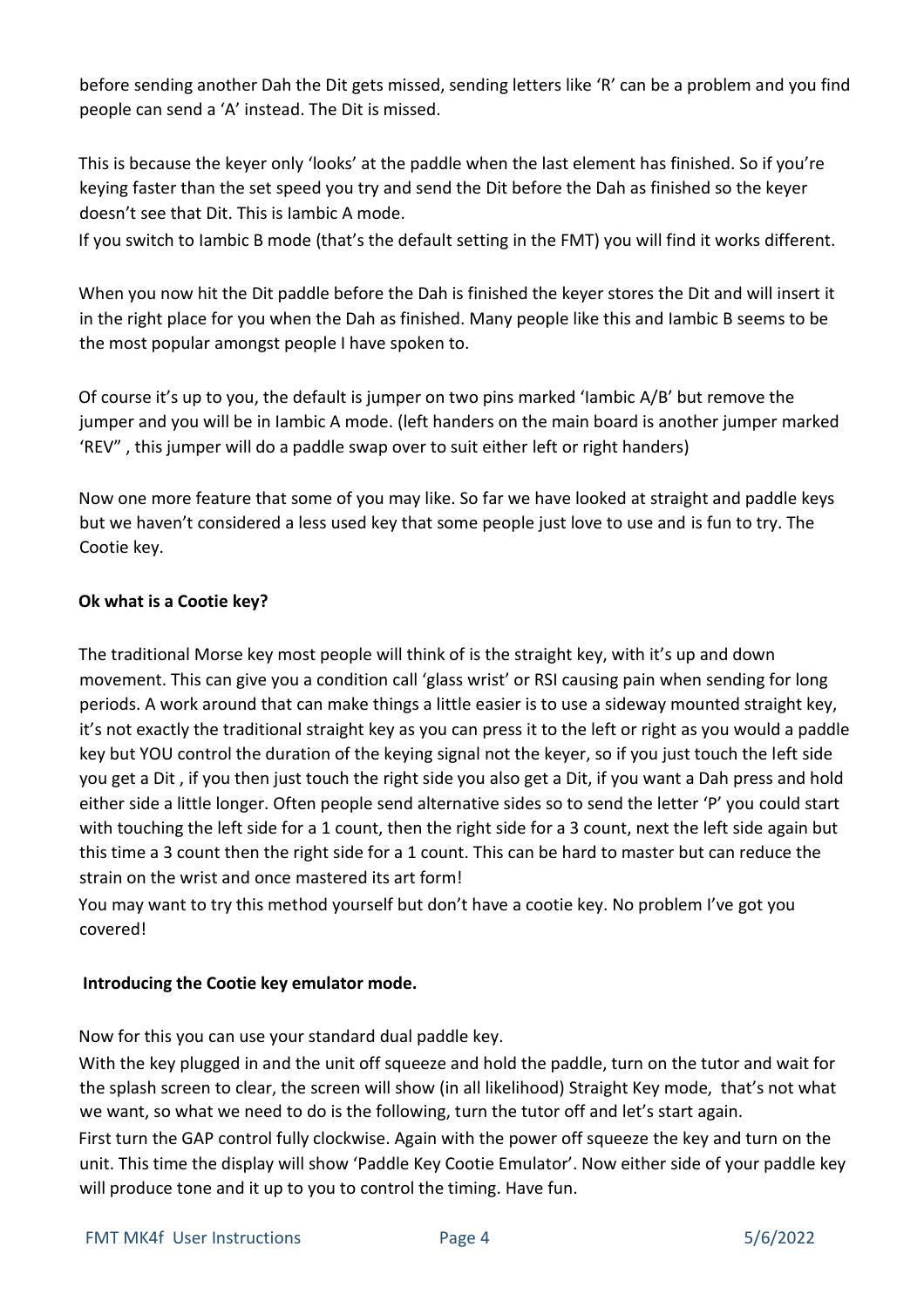## **Session Timer**

The last thing to be aware of in the FMT mode is the session Timer, the little blue LED is connected to a timer and will light up bright every 10mins for 10 seconds, this is a signal to take a break, two or three 10 min sessions each day will be a great way to improve you RX skills.

### **Now what about this Koch Trainer Mode?**

The Koch method of learning Morse is a great way for a complete beginner to learn the code.

# **How to select Koch Trainer Mode**

To put the FMT into Koch Trainer mode is easy, turn off the tutor, press and hold the mode button while turning back on. After the start screen it will display 'Set Screen delay' as it did before, and if you want a delay on the Koch mode to allow for checking your receiving after 2 x 5 fig groups now is the time to select the pause time as you did for the FMT mode, so set the time anywhere from 0 to 10 secs, now release the mode button. Now as soon as you do hold the mode button again. Now it will say 'Mode? Adjust Gap to select ' and next to that either FMT, Koch, or Tap. Turn the GAP control to choose or change modes. With the control turned to the left hand stop point you will see FMT selected, midway and it will say Koch, and to the right it will say 'Tap'. Adjust the control to your desired mode. When happy with your selection release the button and the mode will be set until you repeat the process.

If you are starting on the path of Morse you may want to follow a more structured method of learning the code.

A well-respected method is one developed by Ludwig Koch. This was developed to produce instant character recognition, this is what we need to be good CW operators.

The way it does this is to start with just two different Characters, K & M. in the first lesson these two letters will be randomly repeated in groups of 5 characters. The student must learn the sound of the letters and not count the Dits and Dahs, to make it a letter sound it is important not to have to slow a character speed, I would suggest about 18-20 wpm. Set the speed control to the 3 O'clock position as a good starting point.

Now use the gap control to put a large gap between the characters. When you can recognise the letters you can reduce the gap between them. When you can correctly identify the letters 90% of the time (Not 100% note) move to the next lesson. (How to do that below) and start listening to the two letters you now know and the new extra letter added in this lesson. Work your way through the lesson as you improve by the time you get to lesson 39 you will have learned all letters numbers and a selection of punctuation.

To Change between lessons in the Koch mode press AND HOLD the Mode button, while holding it rotate the GAP control to change the displayed lesson number to the lesson you want (1 to 39).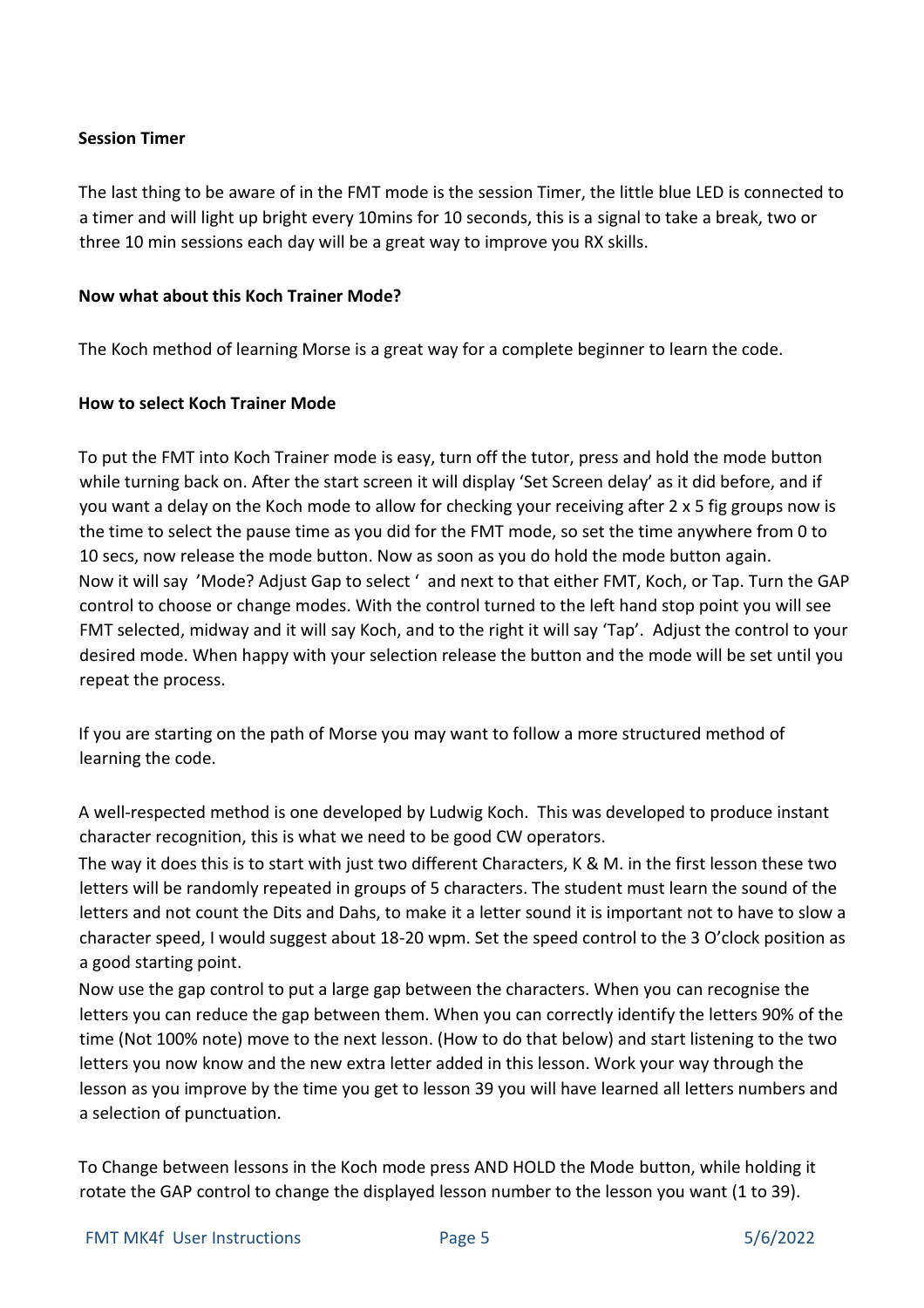When you have selected the lesson number you want release the mode button and the Koch tutor will use the new lesson.

You can set the delay before the screen clears as you did with the standard FMT mode, that way write down what you hear (without looking at the screen) and then when it pauses check what you have got right before it starts the next 5 character group. (Screen hold feature will also work in this mode)

# **Adjusting the Pitch/Tone used by the tutor (New from version 4e)**

You have learned how to set the screen clear gap and how to select the FMT/Koch/POW mode, well now when you release the button after making the mode selection you can push it again and this time the pitch frequency will be displayed (and the tone heard) adjust the Gap control to adjust the pitch to your desired frequency.

#### **Screen Brightness and Contrast**

The back of the LCD display module has a small trimmer attached that if you wish you can adjust to change the contrast of the text on the screen. Also from version 'F' a small piggy back board is plugged into the two pin connect on the edge of the display board. This board also has a small trimmer fitted that will adjust the brightness of the display (saves battery power if set low)

#### **P.O.W. Tap Code**

This is a newly added mode (from version 4e) , really added for historic interest and I don't expect 1000's of you all using this mode on Air (But you could!! Tap the microphone) Knowing this code could save your life in an emergency!

One of the most important parts of a POW's life was communicating with his fellow captives. The first communication between isolated prisoners of war may have been a name scrawled on a piece of toilet paper with the burnt end of a matchstick. Notes and whispers were attempted, but both were often detected and severely punished.

In June 1965, four POWs — Captain Carlyle ("Smitty") Harris, Lieutenant Phillip Butler, Lieutenant Robert Peel and Lieutenant Commander Robert Shumaker — who were imprisoned in the same cell in Hoa Lo devised a simple, secretive code. The four men, expecting to be split up again, vowed to continue their resistance. To do so, they knew communicating closely would be essential.

Harris remembered an Air Force instructor who had shown him a secret code based on a five-by-five alphabet matrix. Each letter was communicated by tapping two numbers: the first designated the horizontal row and the second designated the vertical row. The letter W, for example, would be 5-2; the letter H would be 2-3. The letter x was used to break up sentences and the letter "c" replaced the letter "k." (One of the famous, yet inelegant, usages of the letter "c" for "k" was in the transmission "Joan Baez Succs," which POWs sent around the camp after the American anti-war activist's songs were played over the camp's public address system.) Here is the way the alphabet code was set up.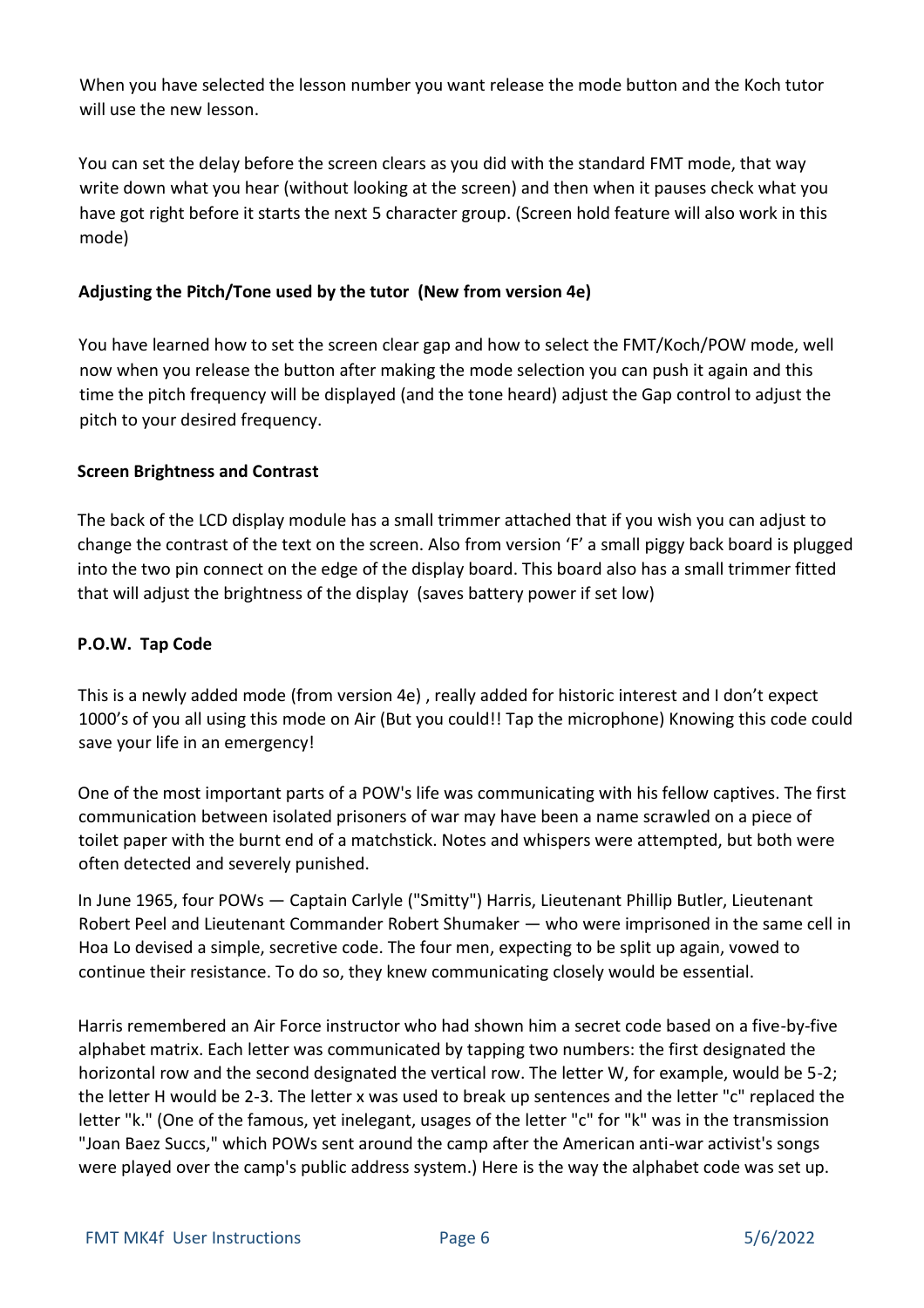| <b>TAPS</b> |    |  |   |
|-------------|----|--|---|
|             | B  |  | Е |
|             | G, |  |   |
|             | м  |  |   |
|             |    |  |   |
|             |    |  |   |

The guards separated the four prisoners after one was caught passing a note, and thus inadvertently spread the code, as the separated men taught it to others. By August 1965, most of the prisoners had been initiated, and were passing messages by tapping on the walls to fellow prisoners. "The building sounded like a den of runaway woodpeckers," recalled POW Ron Bliss.

Stockdale also talks of the pleasures of coming up with abbreviations, a necessity imposed by the time constraints on both the message giver and receiver. "Passing on abbreviations like conundrums got to be a kind of game," remembered Stockdale. "What would ST mean right after GN? 'Sleep tight,' of course. And DLTBBB? I laughed to think what our friends back home would think of us two old fighter pilots [Stockdale refers to Air Force Major Samuel Johnson, in an adjoining cell] standing at a wall, checking for shadows under the door, pecking out a final message for the day with our fingernails: 'Don't let the bedbugs bite.'"POW Vice Admiral James Stockdale, recalling the code in the book he wrote with his wife Sybil, *In Love and War*, recalls sending the code: "Our tapping ceased to be just an exchange of letters and words; it became conversation. Elation, sadness, humour, sarcasm, excitement, depression — all came through."

Some of the acronyms entered POW popular usage. One acronym, GBU, was used as a universal signoff. It was shorthand for "God Bless You."

This mode when selected will use the same random set of words and abbreviations as used in the FMT mode but now Tap code will be used to send these words. The 'Tap' sound is shorter than the Dit sound and cannot be adjusted. After all a tap is just a tap and cannot be elongated. It's the most basic form of communication we can do. The gap between letters can be adjusted by the 'Gap' Control. To give yourself more time to decode and check the message the screen delay setting you have set for the Morse tutor mode will also be used in this mode too.

A Larger conversion chart is at the end of this guide.

If you run into problems let me know and I am sure I can help.

Enjoy using the FMT Mk4f. 73 Paul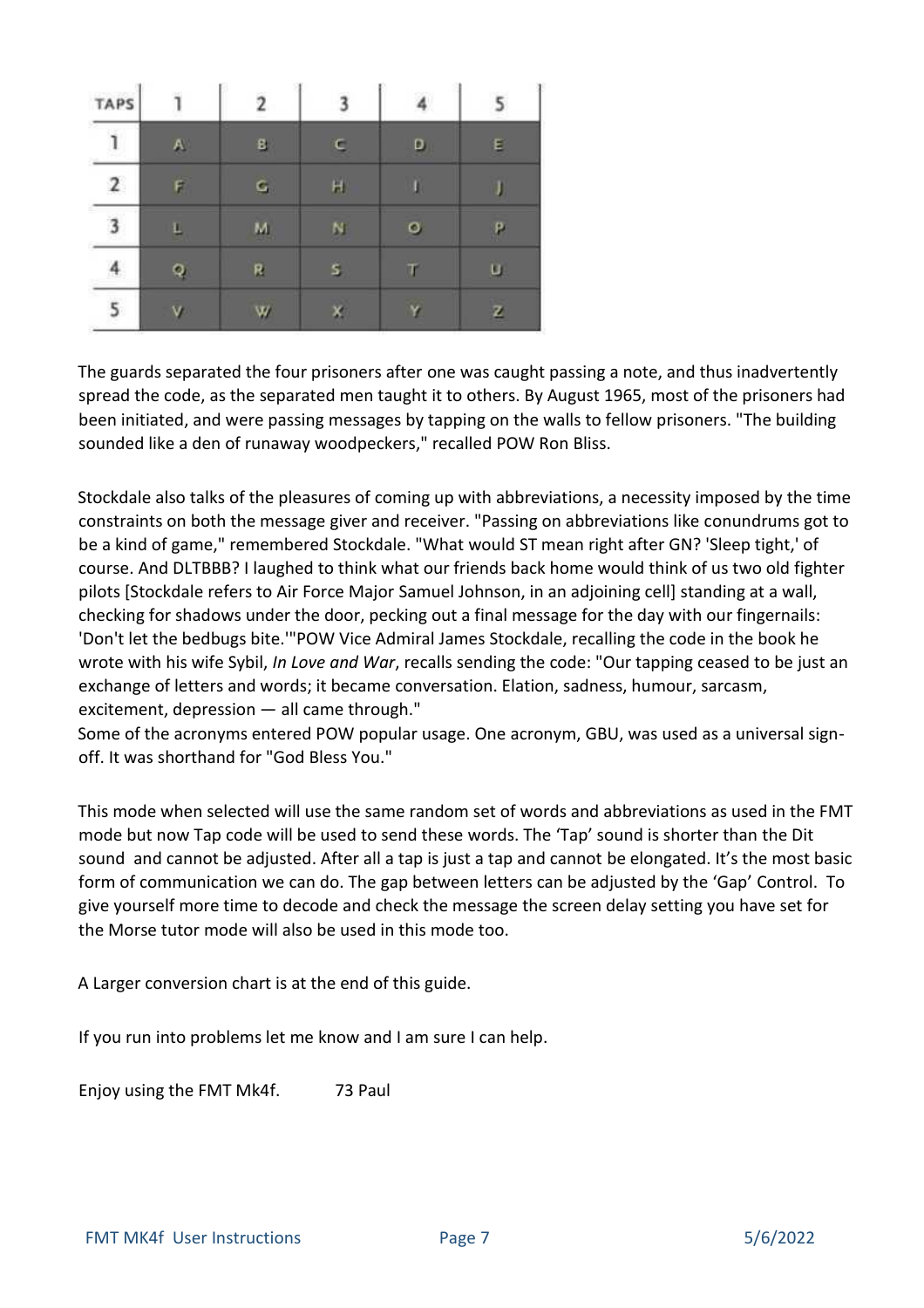# Common CW Abbreviations used in the FMT (also used in 'Tap Code' Mode)

| ABT        | About                | <b>RPT</b>  | Report/Repeat |  |
|------------|----------------------|-------------|---------------|--|
| <b>ADR</b> | Address              | <b>RX</b>   | Receiver      |  |
| <b>AGN</b> | Again                | <b>SED</b>  | Said          |  |
| <b>ANT</b> | Antenna              | <b>SIG</b>  | Signal        |  |
| <b>CUL</b> | See you later        | <b>SKED</b> | Schedule      |  |
| ES         | And                  | SRI         | Sorry         |  |
| FB         | <b>Fine Business</b> | <b>TMW</b>  | Tomorrow      |  |
| GA         | Good Afternoon       | <b>TNX</b>  | <b>Thanks</b> |  |
| GE         | Good Evening         | TU          | To You        |  |
| <b>GM</b>  | <b>Good Morning</b>  | <b>UR</b>   | Your          |  |
| GN         | <b>Good Night</b>    | <b>VY</b>   | Very          |  |
| <b>GND</b> | Ground               | <b>WKD</b>  | Worked        |  |
| <b>GUD</b> | Good                 | <b>WX</b>   | Weather       |  |
| HI         | Laugh                | <b>XYL</b>  | Wife          |  |
| <b>HR</b>  | Hear/Here            | YL          | Young Lady    |  |
| HV         | Have                 | <b>XMTR</b> | Transmitter   |  |
| HW         | How                  | <b>RCVR</b> | Receiver      |  |
| <b>NR</b>  | Number               |             |               |  |
| <b>PSE</b> | Please               |             |               |  |
| <b>PWR</b> | Power                |             |               |  |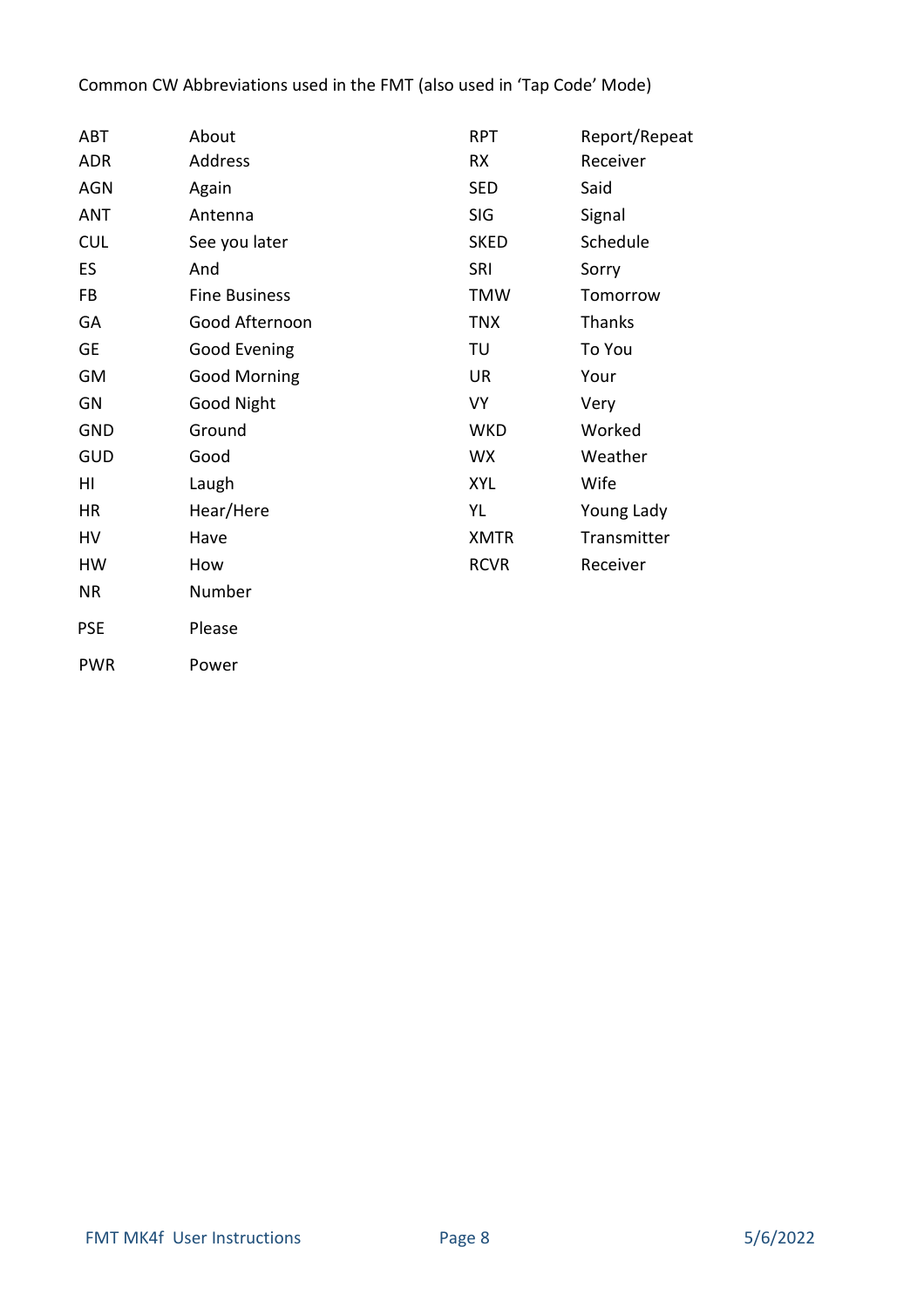Koch Lesson Plan : Each lesson add a new character to the mix.

|                | Lesson Characters                                                                                                                                                                                                                                                                                                                                 |
|----------------|---------------------------------------------------------------------------------------------------------------------------------------------------------------------------------------------------------------------------------------------------------------------------------------------------------------------------------------------------|
| $\mathbf{1}$   | K,M                                                                                                                                                                                                                                                                                                                                               |
| $\overline{2}$ | K, M, R                                                                                                                                                                                                                                                                                                                                           |
| 3              | K, M, R, S                                                                                                                                                                                                                                                                                                                                        |
| 4              | K, M, R, S, U                                                                                                                                                                                                                                                                                                                                     |
| 5              | K, M, R, S, U, A                                                                                                                                                                                                                                                                                                                                  |
| 6              | K, M, R, S, U, A, P                                                                                                                                                                                                                                                                                                                               |
| 7              | K, M, R, S, U, A, P, T                                                                                                                                                                                                                                                                                                                            |
| 8              | K, M, R, S, U, A, P, T, L                                                                                                                                                                                                                                                                                                                         |
| 9              | K, M, R, S, U, A, P, T, L, O                                                                                                                                                                                                                                                                                                                      |
| 10             | K, M, R, S, U, A, P, T, L, O, W                                                                                                                                                                                                                                                                                                                   |
| 11             | K, M, R, S, U, A, P, T, L, O, W, I                                                                                                                                                                                                                                                                                                                |
| 12             | $K, M, R, S, U, A, P, T, L, O, W, I, '$ .                                                                                                                                                                                                                                                                                                         |
| 13             | $K, M, R, S, U, A, P, T, L, O, W, I, '$ . ', N                                                                                                                                                                                                                                                                                                    |
| 14             | K, M, R, S, U, A, P, T, L, O, W, I,' . ', N, J                                                                                                                                                                                                                                                                                                    |
| 15             | $K, M, R, S, U, A, P, T, L, O, W, I, '$ . ', N, J, E                                                                                                                                                                                                                                                                                              |
| 16             | $K, M, R, S, U, A, P, T, L, O, W, I, '$ . ', N, J, E, F                                                                                                                                                                                                                                                                                           |
| 17             | K, M, R, S, U, A, P, T, L, O, W, I,' . ', N, J, E, F, 0                                                                                                                                                                                                                                                                                           |
| 18             | $K, M, R, S, U, A, P, T, L, O, W, I, '$ , ', N, J, E, F, O, Y                                                                                                                                                                                                                                                                                     |
| 19             | $K, M, R, S, U, A, P, T, L, O, W, I, ' \cdot ', N, J, E, F, 0, Y, ' \cdot '$                                                                                                                                                                                                                                                                      |
| 20             | $K, M, R, S, U, A, P, T, L, O, W, I, ' \cdot ', N, J, E, F, O, Y, ' \cdot ', V$                                                                                                                                                                                                                                                                   |
| 21             | $K, M, R, S, U, A, P, T, L, O, W, I, ' \cdot ', N, J, E, F, 0, Y, ', ', 'V, G$                                                                                                                                                                                                                                                                    |
| 22             | $K, M, R, S, U, A, P, T, L, O, W, I, ' \cdot ', N, J, E, F, O, Y, ', ', 'V, G, 5$                                                                                                                                                                                                                                                                 |
| 23             | K, M, R, S, U, A, P, T, L, O, W, I,' . ', N, J, E, F, O, Y,', ', V, G, 5, /                                                                                                                                                                                                                                                                       |
| 24             | $K, M, R, S, U, A, P, T, L, O, W, I, ', ', M, J, E, F, 0, Y, ', ', ', V, G, S, J, Q, W, J, E, F, 0, Y, ', ', 'K, G, S, J, Q, W, J, E, F, 0, Y, ', ', 'K, G, S, J, Q, W, J, E, F, 0, Y, ', ', 'K, G, S, J, Q, W, J, E, F, 0, Y, ', ', 'K, G, S, J, Q, W, J, E, F, 0, Y, 'K, G, S, J, Q, W, J, Z, W, J, E, F, 0, Y, 'K, G, S, J, Q, W, J, Z, W, J,$ |
| 25             | K, M, R, S, U, A, P, T, L, O, W, I,' . ', N, J, E, F, O, Y,', ', V, G, 5/, Q, 9                                                                                                                                                                                                                                                                   |
| 26             | K, M, R, S, U, A, P, T, L, O, W, I,' . ', N, J, E, F, O, Y,', ', V, G, 5, /, Q, 9, Z                                                                                                                                                                                                                                                              |
| 27             | K, M, R, S, U, A, P, T, L, O, W, I,' . ', N, J, E, F, O, Y,', ', V, G, 5, /, Q, 9, Z, H                                                                                                                                                                                                                                                           |
| 28             | K, M, R, S, U, A, P, T, L, O, W, I,' . ', N, J, E, F, O, Y,', ', V, G, 5, /, Q, 9, Z, H, 3                                                                                                                                                                                                                                                        |
| 29             | K, M, R, S, U, A, P, T, L, O, W, I,' . ', N, J, E, F, O, Y,', ', V, G, 5, /, Q, 9, Z, H, 3, 8                                                                                                                                                                                                                                                     |
| 30             | K, M, R, S, U, A, P, T, L, O, W, I,' . ', N, J, E, F, O, Y,', ', V, G, 5, /, Q, 9, Z, H, 3, 8, B                                                                                                                                                                                                                                                  |
| 31             | K, M, R, S, U, A, P, T, L, O, W, I,' . ', N, J, E, F, O, Y,', ', V, G, 5, /, Q, 9, Z, H, 3, 8, B, ?                                                                                                                                                                                                                                               |
| 32             | K, M, R, S, U, A, P, T, L, O, W, I,'. ', N, J, E, F, O, Y,', ', V, G, 5, /, Q, 9, Z, H, 3, 8, B, ?, 4                                                                                                                                                                                                                                             |
| 33             | K, M, R, S, U, A, P, T, L, O, W, I,' . ', N, J, E, F, O, Y,', ', V, G, 5, /, Q, 9, Z, H, 3, 8, B, ?, 4, 2                                                                                                                                                                                                                                         |
| 34             | K, M, R, S, U, A, P, T, L, O, W, I,' . ', N, J, E, F, O, Y,', ', V, G, 5, /, Q, 9, Z, H, 3, 8, B, ?, 4, 2, 7                                                                                                                                                                                                                                      |
| 35             | K, M, R, S, U, A, P, T, L, O, W, I,'. ', N, J, E, F, O, Y,', ', V, G, 5, /, Q, 9, Z, H, 3, 8, B, ?, 4, 2, 7, C                                                                                                                                                                                                                                    |
| 36             | K, M, R, S, U, A, P, T, L, O, W, I,' . ', N, J, E, F, O, Y,', ', V, G, 5, /, Q, 9, Z, H, 3, 8, B, ?, 4, 2, 7, C, 1                                                                                                                                                                                                                                |
| 37             | K, M, R, S, U, A, P, T, L, O, W, I,' . ', N, J, E, F, O, Y,', ', V, G, 5, /, Q, 9, Z, H, 3, 8, B, ?, 4, 2, 7, C, 1, D                                                                                                                                                                                                                             |
| 38             | K, M, R, S, U, A, P, T, L, O, W, I,' . ', N, J, E, F, O, Y,', ', V, G, 5, /, Q, 9, Z, H, 3, 8, B, ?, 4, 2, 7, C, 1, D, 6                                                                                                                                                                                                                          |
| 39             | K, M, R, S, U, A, P, T, L, O, W, I,' . ', N, J, E, F, O, Y,', ', V, G, 5, /, Q, 9, Z, H, 3, 8, B, ?, 4, 2, 7, C, 1, D, 6, X                                                                                                                                                                                                                       |